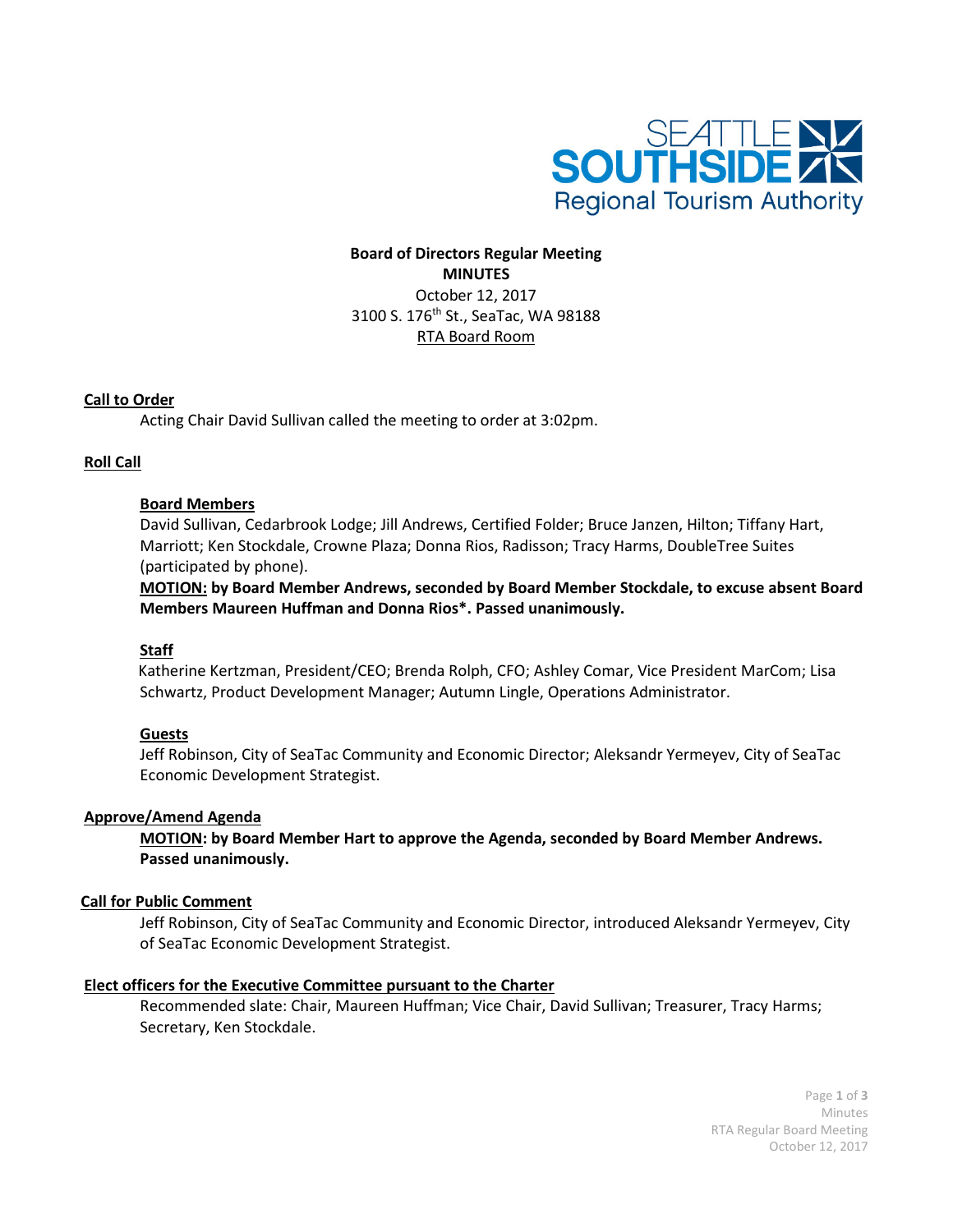**MOTION (2017-028): by Board Member Andrews, to elect as Chair, Maureen Huffman; Vice Chair, David Sullivan; Treasurer, Tracy Harms; Secretary, Ken Stockdale, seconded by Board Member Hart. Passed unanimously.**

# **Presentation of Consent Agenda**

Item 1: Approval of minutes from the September 14, 2017, Regular Board Meeting.

Item 2: Approval of Auditing Official's Certificate for September 2017.

(Claim checks and electronic payments for September 2017. Check numbers 7712 through 7750 in the amount of \$216,210.60. Electronic payments for payroll for the dates of September 1, 2017 through September 30, 2017, in the amount of \$70,900.73.

# **MOTION: by Board Member Hart to approve the Consent Agenda, seconded by Board Member Andrews. Passed unanimously.**

### **Financial Reports**

Financial Discussion was directed by CFO Rolph.

\*Board Member Rios arrived at 3:15pm

Resolution No. 2017-013, Authorizing investment of RTA monies in the Local Government Investment Pool (LGIP)

**MOTION (2017-029): by Board Member Hart, to authorize the Board Chair to sign Resolution No. 2017-013, authorizing investment of RTA monies in the Local Government Investment Pool (LGIP), seconded by Board Member Andrews. Passed unanimously.** 

# **President's Report**

President/CEO Kertzman provided updates on the following items,

- 2018 Budget (Distributed and discussed spreadsheet)
- WCIA 2017 Annual Review & Risk Management Audit Report (WCIA letter noting that the RTA passed the Personnel practices audit)

### Seattle Express Contract

**MOTION (2017-030): by Board Member Hart to approve the Seattle Express Contract, seconded by Board Member Andrews. Passed unanimously.**

- 2018 Work plans will be distributed at the January 2018 Board meeting (employees writing objectives and tactics)
- Tourism Symposium (Tentative date of late March, early April 2018)

### **Marketing Update**

- MarCom Vice President Comar gave a PowerPoint presentation addressing 2017 YTD Marketing accomplishments
- Analysis YTD and Priorities for 2018
- GreenRubino 2018 Scope of Work for \$1,670,000, third year of 3-year contract. **MOTION (2017-031): by Board Member Stockdale to authorize the President/CEO to sign the GreenRubino 2018 Scope of Work presented. The agreement includes \$390,000 for agency fees;**